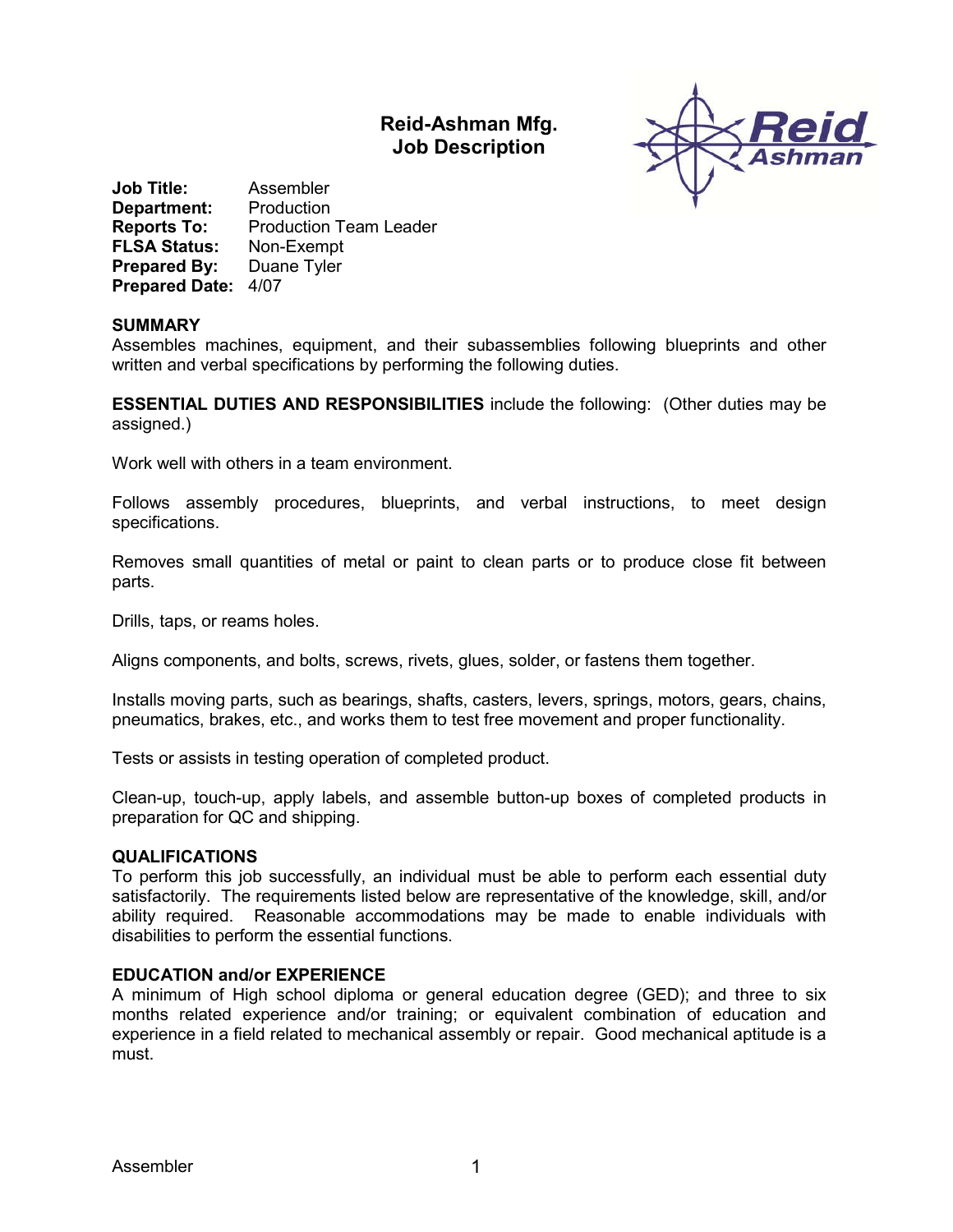## **LANGUAGE SKILLS**

Ability to read and interpret documents such as safety rules, Material Safety Data Sheets, operating and maintenance instructions, procedure manuals, engineering drawings, and memos. Ability to write routine reports and correspondence. Ability to effectively present information in one-on-one and small group situations to customers, clients, and other employees of the organization.

#### **MATHEMATICAL SKILLS**

Ability to add, subtract, multiply, and divide in all units of measure, using whole numbers, common fractions, and decimals. Ability to compute rate, ratio, and percent and to draw and interpret bar graphs.

#### **REASONING ABILITY**

Ability to apply common sense understanding to carry out instructions furnished in written, oral, or diagram form. Ability to deal with problems involving several concrete variables in standardized situations. Ability to deal with nonverbal symbolism (blue prints, electrical and pneumatic schematics, etc.,) in its most difficult phases.

#### **PHYSICAL DEMANDS**

The physical demands described here are representative of those that must be met by an employee to successfully perform the essential functions of this job. Reasonable accommodations may be made to enable individuals with disabilities to perform the essential functions.

While performing the duties of this job, the employee is regularly required to stand; walk; use hands to finger, handle, feel, and operate hand tools; reach with hands and arms; stoop, kneel, crouch; and talk or hear. The employee is occasionally required to sit. The employee must regularly lift and/or move parts or subassemblies up to 50 pounds safely. Specific vision abilities required by this job include close vision, distance vision, color vision, peripheral vision, depth perception, and ability to adjust focus, to ascertain correct assembly and proper color and texture of finished parts.

# **WORK ENVIRONMENT**

The work environment characteristics described here are representative of those an employee encounters while performing the essential functions of this job. Reasonable accommodations may be made to enable individuals with disabilities to perform the essential functions.

While performing the duties of this job, the noise level in the work environment is usually moderate.

#### **GENERAL SIGN-OFF**

We believe that each employee makes a significant contribution to our success. That contribution should not be limited by the assigned responsibilities. Therefore, this job description is designed to outline the primary duties, qualifications and job scope, but not limit the incumbent nor the organization to just the work identified. It is our expectation that each employee will offer his/her services wherever and whenever necessary to ensure the success of our endeavors.

This job description is not an employment agreement or contract. Management has the exclusive right to alter this job description at any time without notice.